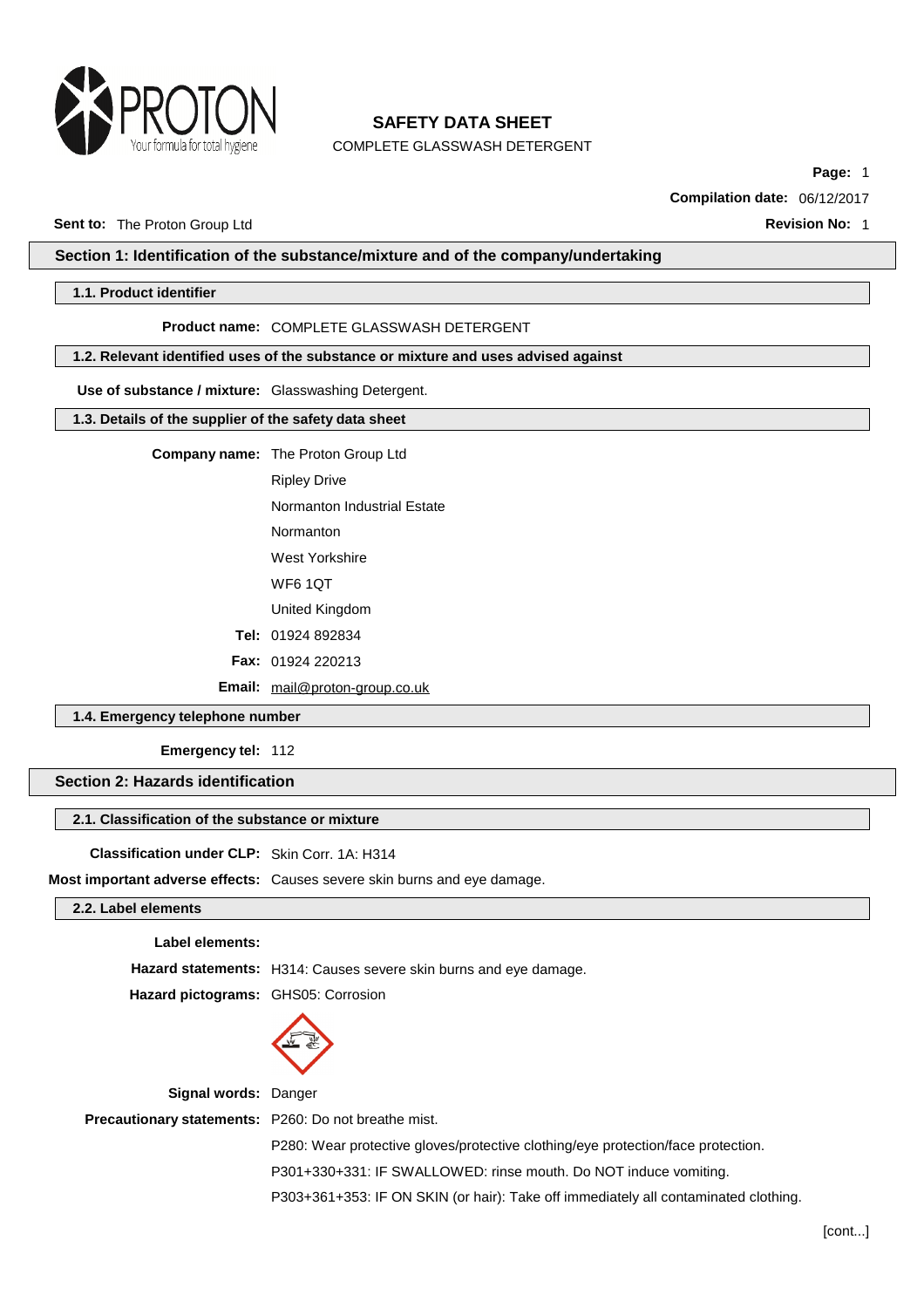# COMPLETE GLASSWASH DETERGENT

**Page:** 2

Rinse skin with water.

P304+340: IF INHALED: Remove person to fresh air and keep comfortable for breathing.

P305+351+338: IF IN EYES: Rinse cautiously with water for several minutes. Remove

contact lenses, if present and easy to do. Continue rinsing.

# **2.3. Other hazards**

**PBT:** This product is not identified as a PBT/vPvB substance.

# **Section 3: Composition/information on ingredients**

# **3.2. Mixtures**

# **Hazardous ingredients:**

SODIUM HYDROXIDE

| <b>EINECS</b> | CAS       | 7 WEL<br>PBT | <b>CLP Classification</b> | Percen |
|---------------|-----------|--------------|---------------------------|--------|
| 215-185-5     | 1310-73-2 |              | Skin Corr. 1A: H314       |        |

# SODIUM HYPOCHLORITE SOLUTION CL ACTIVE

| $ 231 - 668 - 3 $ | 7681-52-9 | Skin Corr. 1B: H314; Aquatic Acute 1: | $-10%$ |
|-------------------|-----------|---------------------------------------|--------|
|                   |           | H400: -: EUH031                       |        |

# **Section 4: First aid measures**

| 4.1. Description of first aid measures |                                                                                                      |        |
|----------------------------------------|------------------------------------------------------------------------------------------------------|--------|
|                                        | <b>Skin contact:</b> Remove all contaminated clothes and footwear immediately unless stuck to skin.  |        |
|                                        | Drench the affected skin with running water for 10 minutes or longer if substance is still           |        |
|                                        | on skin. Transfer to hospital if there are burns or symptoms of poisoning.                           |        |
|                                        | Eye contact: Bathe the eye with running water for 15 minutes. Transfer to hospital for specialist    |        |
|                                        | examination.                                                                                         |        |
|                                        | Ingestion: Wash out mouth with water. Do not induce vomiting. Give 1 cup of water to drink every 10  |        |
|                                        | minutes. If unconscious, check for breathing and apply artificial respiration if necessary.          |        |
|                                        | If unconscious and breathing is OK, place in the recovery position. Transfer to hospital             |        |
|                                        | as soon as possible.                                                                                 |        |
|                                        | <b>Inhalation:</b> Remove casualty from exposure ensuring one's own safety whilst doing so. If       |        |
|                                        | unconscious and breathing is OK, place in the recovery position. If conscious, ensure                |        |
|                                        | the casualty sits or lies down. If breathing becomes bubbly, have the casualty sit and               |        |
|                                        | provide oxygen if available. Transfer to hospital as soon as possible.                               |        |
|                                        | 4.2. Most important symptoms and effects, both acute and delayed                                     |        |
|                                        | Skin contact: Blistering may occur. Progressive ulceration will occur if treatment is not immediate. |        |
|                                        | Eye contact: Corneal burns may occur. May cause permanent damage.                                    |        |
|                                        | Ingestion: Corrosive burns may appear around the lips. Blood may be vomited. There may be            |        |
|                                        | bleeding from the mouth or nose.                                                                     |        |
|                                        | Inhalation: There may be shortness of breath with a burning sensation in the throat. Exposure may    |        |
|                                        | cause coughing or wheezing.                                                                          | [cont] |
|                                        |                                                                                                      |        |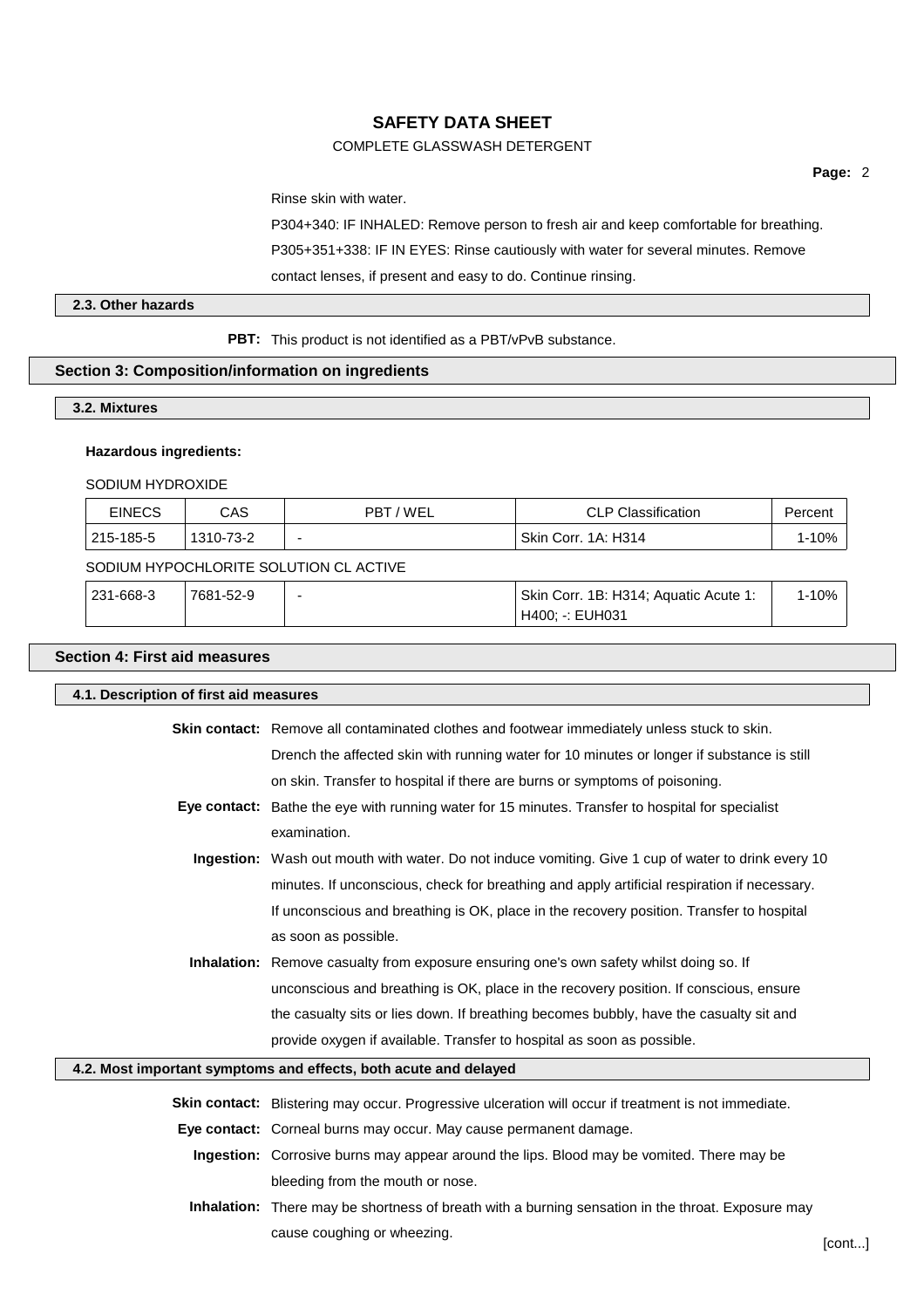# COMPLETE GLASSWASH DETERGENT

**Delayed / immediate effects:** Immediate effects can be expected after short-term exposure.

#### **4.3. Indication of any immediate medical attention and special treatment needed**

**Immediate / special treatment:** Eye bathing equipment should be available on the premises.

#### **Section 5: Fire-fighting measures**

### **5.1. Extinguishing media**

**Extinguishing media:** Suitable extinguishing media for the surrounding fire should be used. Use water spray to cool containers.

## **5.2. Special hazards arising from the substance or mixture**

**Exposure hazards:** Corrosive. In combustion emits toxic fumes.

**5.3. Advice for fire-fighters**

**Advice for fire-fighters:** Wear self-contained breathing apparatus. Wear protective clothing to prevent contact with skin and eyes.

## **Section 6: Accidental release measures**

### **6.1. Personal precautions, protective equipment and emergency procedures**

**Personal precautions:** Notify the police and fire brigade immediately. If outside keep bystanders upwind and away from danger point. Mark out the contaminated area with signs and prevent access to unauthorised personnel. Do not attempt to take action without suitable protective clothing - see section 8 of SDS. Turn leaking containers leak-side up to prevent the escape of liquid.

#### **6.2. Environmental precautions**

**Environmental precautions:** Do not discharge into drains or rivers. Contain the spillage using bunding.

**6.3. Methods and material for containment and cleaning up**

**Clean-up procedures:** Clean-up should be dealt with only by qualified personnel familiar with the specific substance. Absorb into dry earth or sand. Transfer to a closable, labelled salvage container for disposal by an appropriate method.

**6.4. Reference to other sections**

**Reference to other sections:** Refer to section 8 of SDS.

**Section 7: Handling and storage**

**7.1. Precautions for safe handling**

**Handling requirements:** Avoid direct contact with the substance. Ensure there is sufficient ventilation of the area.

Do not handle in a confined space. Avoid the formation or spread of mists in the air.

### **7.2. Conditions for safe storage, including any incompatibilities**

**Storage conditions:** Store in a cool, well ventilated area. Keep container tightly closed.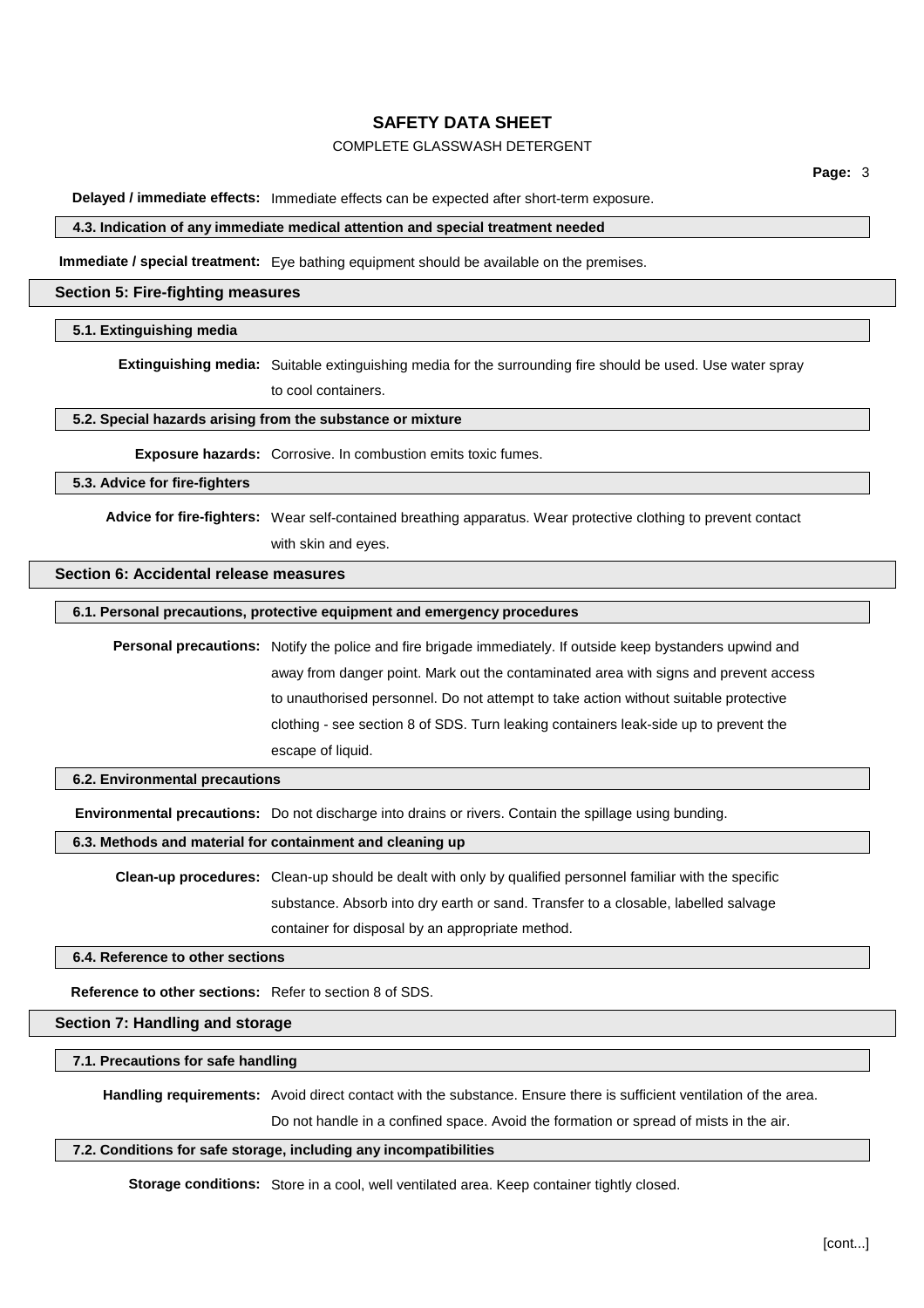# COMPLETE GLASSWASH DETERGENT

**Page:** 4

## **7.3. Specific end use(s)**

**Specific end use(s):** No data available.

# **Section 8: Exposure controls/personal protection**

## **8.1. Control parameters**

### **Hazardous ingredients:**

### **SODIUM HYDROXIDE**

|              | Workplace exposure limits: |                    | Respirable dust |              |
|--------------|----------------------------|--------------------|-----------------|--------------|
| <b>State</b> | 8 hour TWA                 | 15 min. STEL       | 8 hour TWA      | 15 min. STEL |
| UK           |                            | $2 \text{ mg/m}$ 3 |                 |              |

**DNEL/PNEC Values**

**DNEL / PNEC** No data available.

**8.2. Exposure controls**

**Engineering measures:** Ensure there is sufficient ventilation of the area.

**Respiratory protection:** Self-contained breathing apparatus must be available in case of emergency.

**Hand protection:** Impermeable gloves.

**Eye protection:** Tightly fitting safety goggles. Ensure eye bath is to hand.

**Skin protection:** Impermeable protective clothing.

# **Section 9: Physical and chemical properties**

# **9.1. Information on basic physical and chemical properties**

|                                                         | <b>State: Liquid</b>                                                                         |                                     |
|---------------------------------------------------------|----------------------------------------------------------------------------------------------|-------------------------------------|
|                                                         | <b>Colour:</b> Pale yellow                                                                   |                                     |
|                                                         | <b>Odour:</b> Characteristic odour                                                           |                                     |
|                                                         | <b>Evaporation rate:</b> No data available.                                                  |                                     |
|                                                         | <b>Oxidising:</b> No data available.                                                         |                                     |
| <b>Solubility in water: Miscible</b>                    |                                                                                              |                                     |
|                                                         | Viscosity: No data available.                                                                |                                     |
| <b>Boiling point/range °C:</b> No data available.       | <b>Melting point/range°C:</b> No data available.                                             |                                     |
| <b>Flammability limits %: lower:</b> No data available. |                                                                                              | <b>upper:</b> No data available.    |
|                                                         | Part.coeff. n-octanol/water: No data available.<br><b>Flash point °C:</b> No data available. |                                     |
| Autoflammability°C: No data available.                  |                                                                                              | Vapour pressure: No data available. |
|                                                         | Relative density: No data available.                                                         | pH: >11.5                           |
|                                                         | <b>VOC g/l:</b> No data available.                                                           |                                     |

**9.2. Other information**

**Other information:** No data available.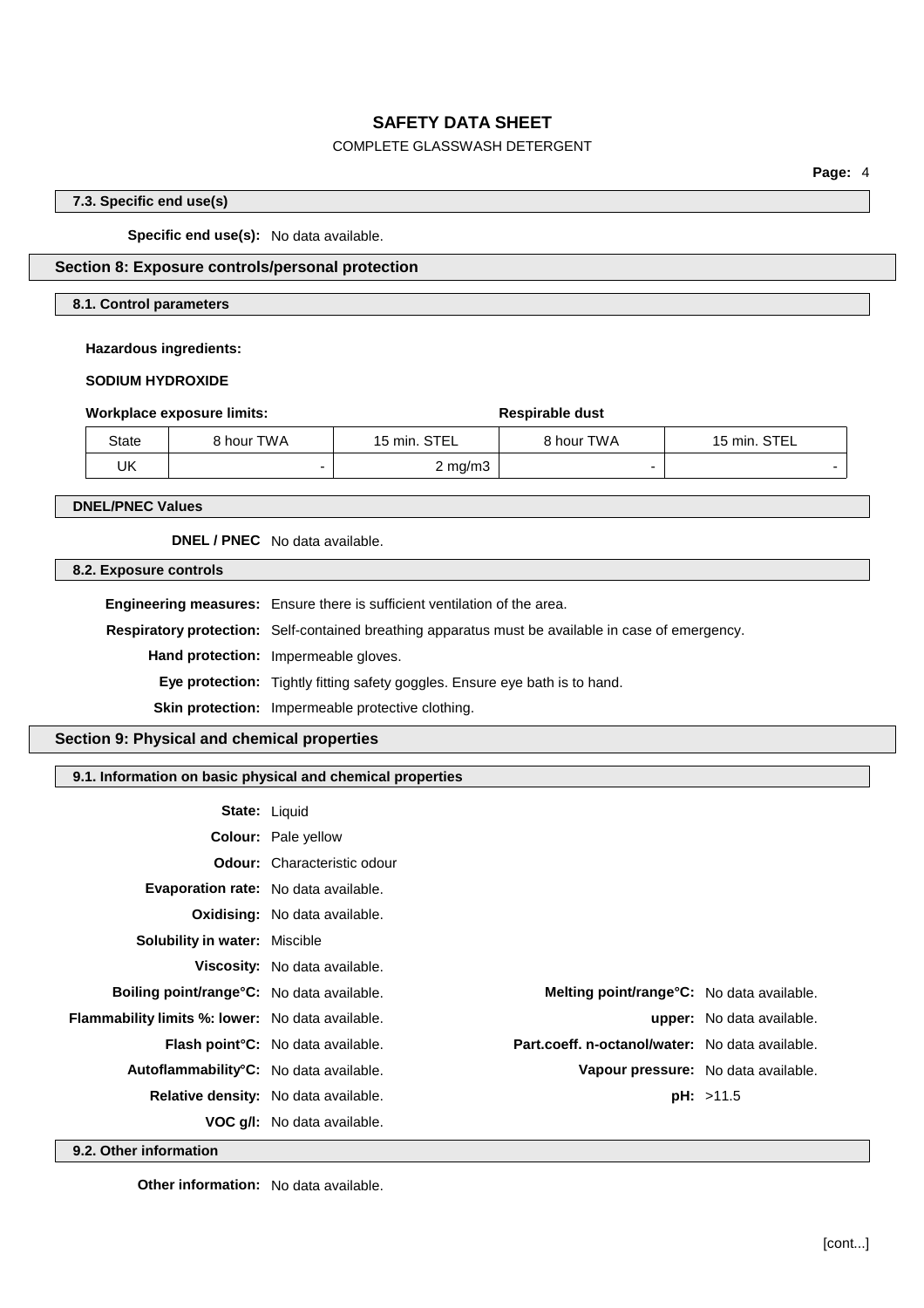# COMPLETE GLASSWASH DETERGENT

## **Section 10: Stability and reactivity**

### **10.1. Reactivity**

#### **Reactivity:** Stable under recommended transport or storage conditions.

### **10.2. Chemical stability**

**Chemical stability:** Stable under normal conditions.

### **10.3. Possibility of hazardous reactions**

**Hazardous reactions:** Hazardous reactions will not occur under normal transport or storage conditions.

Decomposition may occur on exposure to conditions or materials listed below.

#### **10.4. Conditions to avoid**

**Conditions to avoid:** Heat.

**10.5. Incompatible materials**

**Materials to avoid:** Strong oxidising agents. Strong acids.

## **10.6. Hazardous decomposition products**

**Haz. decomp. products:** In combustion emits toxic fumes.

### **Section 11: Toxicological information**

## **11.1. Information on toxicological effects**

### **Hazardous ingredients:**

#### **SODIUM HYDROXIDE**

| ∣ IPR | <b>MUS</b> | LD50 | 40  | mg/kg |
|-------|------------|------|-----|-------|
| ' ORL | <b>RBT</b> | LDLO | 500 | mg/kg |

## **SODIUM HYPOCHLORITE SOLUTION...100% CL ACTIVE**

| ັບເ<br>__<br>$ -$<br>.<br>- 11 | ORL<br>MU: |  |  | 5800 | 11c |
|--------------------------------|------------|--|--|------|-----|
|--------------------------------|------------|--|--|------|-----|

### **Relevant hazards for product:**

| Hazard                        | Route             | <b>Basis</b>          |
|-------------------------------|-------------------|-----------------------|
| Skin corrosion/irritation     | DRM               | Hazardous: calculated |
| Serious eye damage/irritation | $OP^{\mathsf{T}}$ | Hazardous: calculated |

#### **Symptoms / routes of exposure**

**Skin contact:** Blistering may occur. Progressive ulceration will occur if treatment is not immediate.

**Eye contact:** Corneal burns may occur. May cause permanent damage.

- **Ingestion:** Corrosive burns may appear around the lips. Blood may be vomited. There may be bleeding from the mouth or nose.
- **Inhalation:** There may be shortness of breath with a burning sensation in the throat. Exposure may cause coughing or wheezing.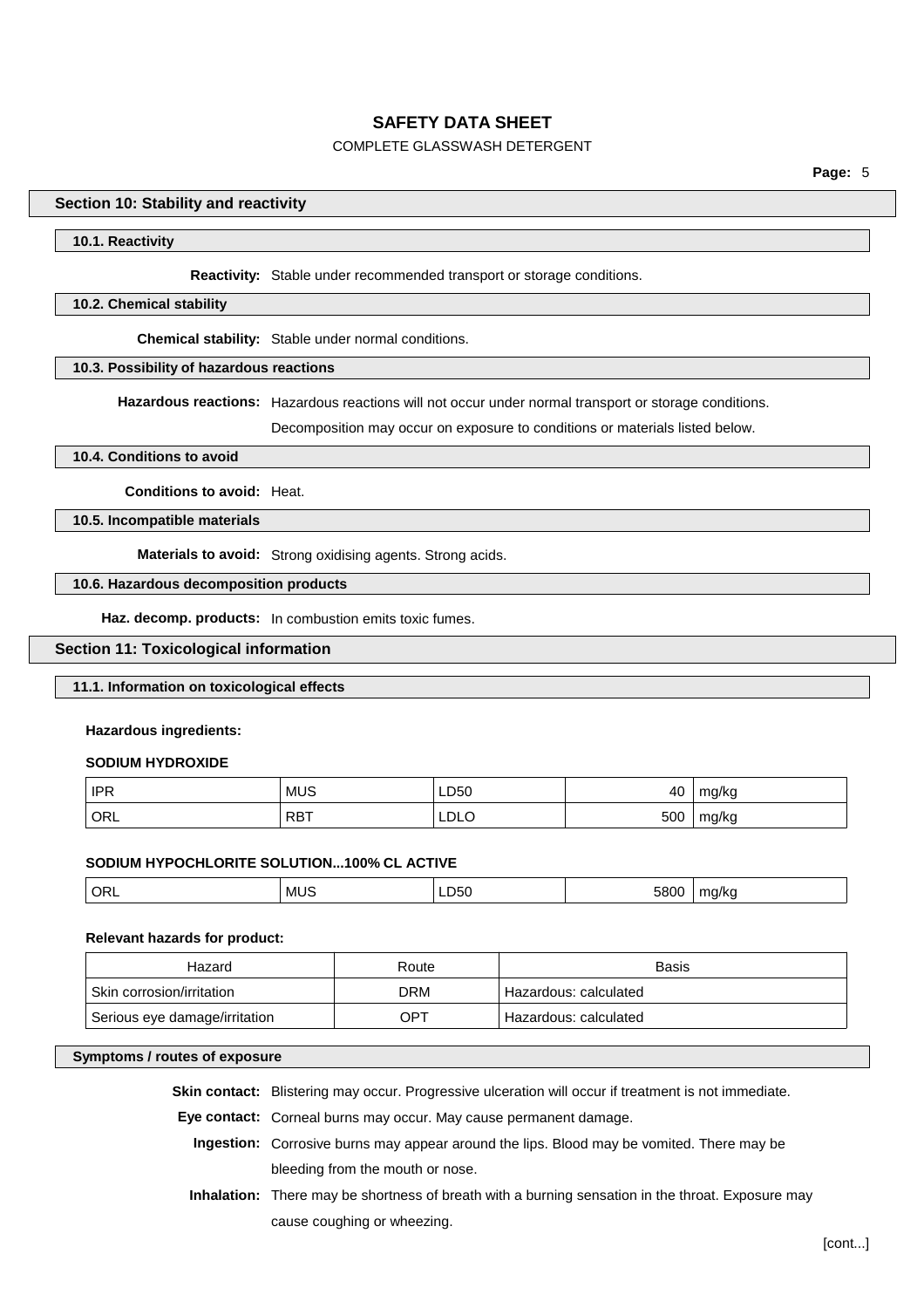# COMPLETE GLASSWASH DETERGENT

**Delayed / immediate effects:** Immediate effects can be expected after short-term exposure.

### **Section 12: Ecological information**

**12.1. Toxicity**

**Ecotoxicity values:** No data available.

## **12.2. Persistence and degradability**

**Persistence and degradability:** Biodegradable.

## **12.3. Bioaccumulative potential**

**Bioaccumulative potential:** No bioaccumulation potential.

**12.4. Mobility in soil**

**Mobility:** Readily absorbed into soil.

**12.5. Results of PBT and vPvB assessment**

**PBT identification:** This product is not identified as a PBT/vPvB substance.

**12.6. Other adverse effects**

**Other adverse effects:** Negligible ecotoxicity.

### **Section 13: Disposal considerations**

### **13.1. Waste treatment methods**

**Disposal operations:** Transfer to a suitable container and arrange for collection by specialised disposal

company.

**NB:** The user's attention is drawn to the possible existence of regional or national regulations regarding disposal.

## **Section 14: Transport information**

**14.1. UN number**

**UN number:** UN3266

**14.2. UN proper shipping name**

**Shipping name:** CORROSIVE LIQUID, BASIC, INORGANIC, N.O.S.

**14.3. Transport hazard class(es)**

**Transport class:** 8

**14.4. Packing group**

**Packing group:** II

**14.5. Environmental hazards**

**Environmentally hazardous:** No **Marine Marine Marine** pollutant: No